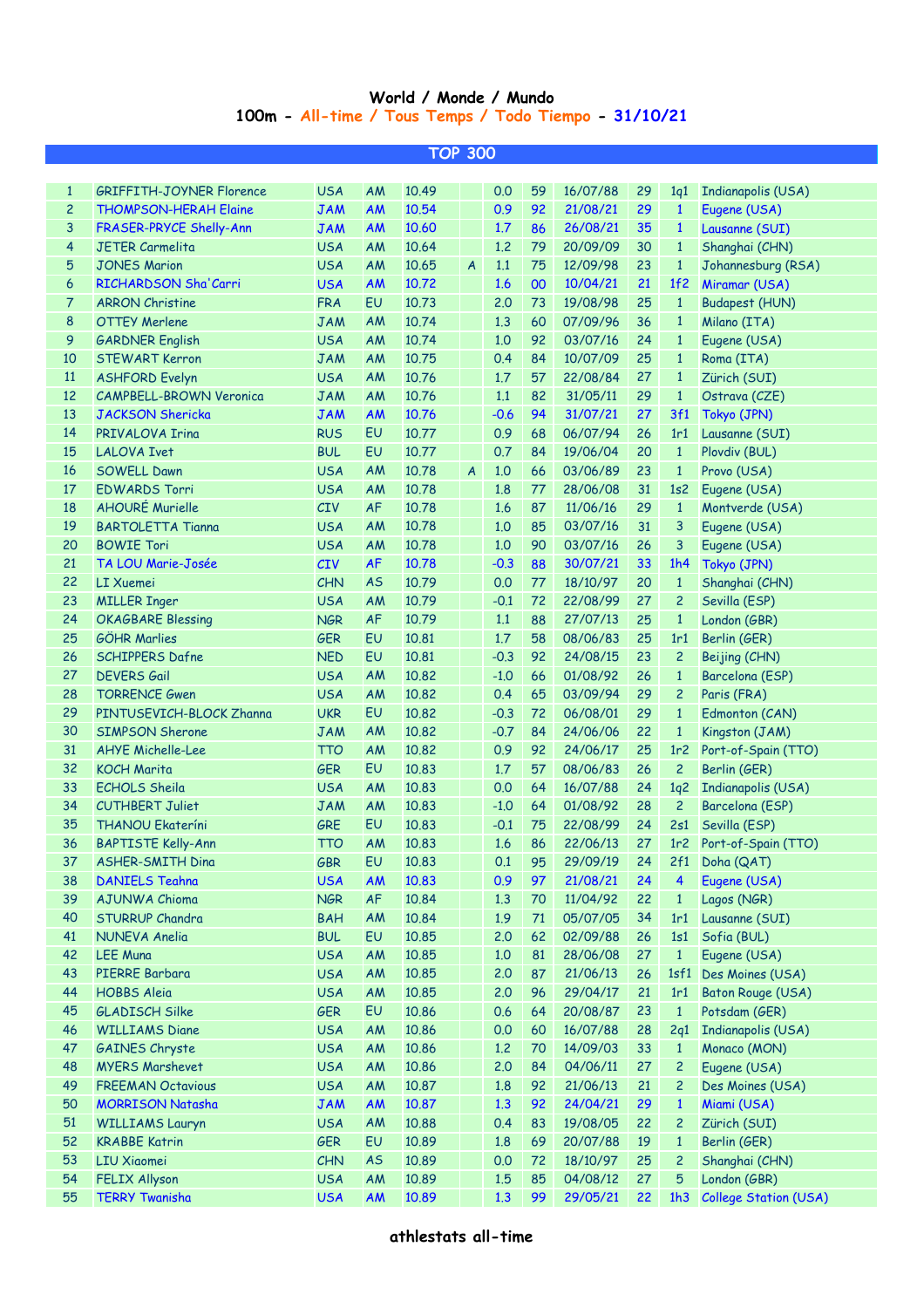| 56  | <b>ALOZIE Glory</b>           | <b>NGR</b> | <b>AF</b> | 10.90 |                | 1.4        | 77 | 05/06/99 | 22 | $\mathbf{1}$    | La Laguna (ESP)                      |
|-----|-------------------------------|------------|-----------|-------|----------------|------------|----|----------|----|-----------------|--------------------------------------|
| 57  | <b>SOLOMON Shalonda</b>       | <b>USA</b> | AM        | 10.90 |                | 1.8        | 85 | 08/07/10 | 25 | 2r1             | Clermont (USA)                       |
| 58  | del PONTE Ajla                | <b>SUI</b> | EU        | 10.90 |                | 1.8        | 96 | 14/08/21 | 25 | <b>11</b>       | La Chaux-de-Fonds (SUI)              |
| 59  | <b>DRECHSLER Heike</b>        | <b>GER</b> | EU        | 10.91 |                | 0.2        | 64 | 06/07/86 | 22 | $\overline{c}$  | Moskva (URS)                         |
| 60  | <b>FYNES Sevatheda</b>        | <b>BAH</b> | AM        | 10.91 |                | 1.1        | 74 | 02/07/99 | 25 | $\overline{c}$  | Lausanne (SUI)                       |
| 61  | FERGUSON-McKENZIE Debbie      | <b>BAH</b> | AM        | 10.91 |                | 1.5        | 76 | 27/07/02 | 26 | $\mathbf{1}$    | Manchester (GBR)                     |
| 62  | <b>ANDERSON Alexandria</b>    | <b>USA</b> | AM        | 10.91 |                | 1.7        | 87 | 21/06/13 | 26 |                 | 3sf2 Des Moines (USA)                |
| 63  | SANTOS Rosângela              | <b>BRA</b> | AM        | 10.91 |                | $-0.2$     | 90 | 06/08/17 | 27 |                 | 2sf2 London (GBR)                    |
| 64  | <b>BROWN Alice</b>            | <b>USA</b> | AM        | 10.92 |                | 0.0        | 60 | 16/07/88 | 28 | 2q2             | <b>Indianapolis (USA)</b>            |
| 65  | HILL D'Andre                  | <b>USA</b> | AM        | 10.92 |                | 1.1        | 73 | 15/06/96 | 23 | 3               | Atlanta (USA)                        |
|     |                               |            |           |       |                |            |    |          |    |                 |                                      |
| 66  | <b>NESTERENKO Yuliya</b>      | <b>BLR</b> | EU        | 10.92 |                | 0.1        | 79 | 21/08/04 | 25 | 1s1             | Athina (GRE)                         |
| 67  | PRANDINI Jenna                | <b>USA</b> | AM        | 10.92 |                | 1.4        | 92 | 18/04/15 | 23 | 1r1             | Walnut (USA)                         |
| 68  | <b>TODD Jasmine</b>           | <b>USA</b> | AM        | 10.92 |                | 1.2        | 93 | 26/06/15 | 22 | 3               | Eugene (USA)                         |
| 69  | <b>STURGIS Cambrea</b>        | <b>USA</b> | <b>AM</b> | 10.92 |                | 1.4        | 99 | 29/05/21 | 22 | 1h3             | Jacksonville (USA)                   |
| 70  | <b>WITKOWSKA Ewa</b>          | <b>POL</b> | EU        | 10.93 |                | 1.8        | 57 | 27/06/86 | 29 | $\mathbf{1}$    | Grudziadz (POL)                      |
| 71  | <b>LAWRENCE Tanya</b>         | <b>JAM</b> | AM        | 10.93 |                | 1.0        | 75 | 30/08/02 | 27 | 3               | <b>Bruxelles (BEL)</b>               |
| 72  | <b>TARMOH Jeneba</b>          | <b>USA</b> | AM        | 10.93 |                | 1.8        | 89 | 21/06/13 | 24 | $\overline{4}$  | Des Moines (USA)                     |
| 73  | <b>NEITA Daryll</b>           | <b>GBR</b> | EU        | 10.93 |                | 0.6        | 96 | 09/09/21 | 25 | 4               | Zürich (SUI)                         |
| 74  | GUIDRY-WHITE Carlette         | <b>USA</b> | AM        | 10.94 |                | 1.0        | 68 | 14/06/91 | 23 | $\mathbf{1}$    | New York (USA)                       |
| 75  | <b>CALVERT Schillonie</b>     | <b>JAM</b> | AM        | 10.94 |                | $-0.1$     | 88 | 10/06/17 | 29 | 1h1             | Mesa (USA)                           |
| 76  | <b>WILLIAMS Briana</b>        | <b>JAM</b> | AM        | 10.94 |                | 0.6        | 02 | 21/06/19 | 17 | 3               | Kingston (JAM)                       |
| 77  | <b>KAMBUNDJI Mujinga</b>      | <b>SUI</b> | EU        | 10.94 |                | 0.6        | 92 | 09/09/21 | 26 | 5               | Zürich (SUI)                         |
| 78  | <b>ECKERT Bärbel</b>          | <b>GER</b> | EU        | 10.95 |                | 1.0        | 55 | 01/07/82 | 27 | $\overline{c}$  | Dresden (GER)                        |
| 79  | <b>BARBER Me'Lisa</b>         | <b>USA</b> | AM        | 10.95 |                | 2.0        | 80 | 20/05/07 | 27 | 3               | Carson (USA)                         |
| 80  | <b>FACEY Simone</b>           | <b>JAM</b> | AM        | 10.95 | $\overline{A}$ | 1.8        | 85 | 18/05/08 | 23 | $\mathbf{1}$    | Boulder (USA)                        |
| 81  | <b>AKINOSUN Morolake</b>      | <b>USA</b> | AM        | 10.95 |                | 1.0        | 94 | 03/07/16 | 22 | $\overline{4}$  | Eugene (USA)                         |
| 82  | LÜCKENKEMPER Gina             | <b>GER</b> | EU        | 10.95 |                | 1.3        | 96 | 05/08/17 | 21 | 1h1             | London (GBR)                         |
| 83  | <b>WHITE Kayla</b>            | <b>USA</b> | AM        | 10.95 |                | 1.6        | 96 | 08/06/19 | 23 | $\overline{c}$  | Austin (USA)                         |
| 84  | <b>PEREC Marie-Jose</b>       | <b>FRA</b> | EU        | 10.96 |                | 1.2        | 68 | 27/07/91 | 23 | $\mathbf{1}$    | Dijon (FRA)                          |
| 85  | <b>MALCHUGINA Galina</b>      | <b>RUS</b> | EU        | 10.96 |                | 2.0        | 62 | 22/06/92 | 30 | $\overline{c}$  | Moskva (RUS)                         |
| 86  | <b>CLARKE-LEWIS Eldece</b>    | <b>BAH</b> | AM        | 10.96 |                | 1.0        | 65 | 29/04/00 | 35 | $\mathbf{1}$    | Fort-de-France (FRA)                 |
| 87  | <b>HURTIS Muriel</b>          | <b>FRA</b> | EU        | 10.96 |                | 0.4        | 79 | 22/06/02 | 23 | $\mathbf{1}$    | Annecy (FRA)                         |
| 88  | <b>DUNCAN Kimberlyn</b>       | <b>USA</b> | AM        | 10.96 |                | 1.9        | 91 | 13/05/12 | 21 | $\mathbf{1}$    | Baton Rouge (USA)                    |
| 89  | <b>SCOTT Aurieyall</b>        | <b>USA</b> | AM        | 10.96 |                | 2.0        | 92 | 21/06/13 | 21 |                 | 2sf1 Des Moines (USA)                |
| 90  | <b>WILLIAMS Christania</b>    | <b>JAM</b> | AM        | 10.96 |                | 1.0        | 94 | 13/08/16 | 22 |                 | 3sf1 Río de Janeiro (BRA)            |
| 91  | <b>BRISCO Mikiah</b>          | <b>USA</b> | AM        | 10.96 |                | 0.3        | 96 | 10/06/17 | 21 | $\mathbf{1}$    |                                      |
|     |                               |            |           |       |                |            | 95 |          |    |                 | Eugene (USA)                         |
| 92  | <b>HENDERSON Ashley</b>       | <b>USA</b> | AM        | 10.96 |                | 0.6<br>0.7 |    | 22/06/18 | 23 | $\overline{c}$  | Des Moines (USA)                     |
| 93  | <b>CLARK Tamara</b>           | <b>USA</b> | AM        | 10.96 |                |            |    |          |    |                 | 99 24/04/21 22 2f1 Baton Rouge (USA) |
| 94  | <b>OLIVER Javianne</b>        | <b>USA</b> | <b>AM</b> | 10.96 |                | 1.1        | 94 | 18/06/21 | 27 | 1h3             | Eugene (USA)                         |
| 95  | ISSAJENKO Angella *           | CAN        | AM        | 10.97 |                | 0.0        | 58 | 16/08/87 | 29 | 3               | Köln (GER)                           |
| 96  | ONYALI-OMAGBEMI Mary          | <b>NGR</b> | <b>AF</b> | 10.97 |                | 0.2        | 68 | 15/08/93 | 25 | 1q <sup>2</sup> | Stuttgart (GER)                      |
| 97  | <b>DAVIS-THOMPSON Pauline</b> | <b>BAH</b> | AM        | 10.97 |                | 0.1        | 66 | 21/07/00 | 34 | 3               | Nassau (BAH)                         |
| 98  | <b>COLANDER LaTasha</b>       | <b>USA</b> | AM        | 10.97 |                | 0.1        | 76 | 10/07/04 | 28 | $\mathbf{1}$    | Sacramento (USA)                     |
| 99  | <b>RICHARDS Sanya</b>         | <b>USA</b> | AM        | 10.97 |                | $-0.7$     | 85 | 28/09/07 | 22 | $\overline{c}$  | Shanghai (CHN)                       |
| 100 | <b>LEWIS Mechelle</b>         | <b>USA</b> | AM        | 10.97 |                | 1.8        | 80 | 27/06/08 | 28 | 2s2             | Eugene (USA)                         |
| 101 | <b>MOORE LaShauntea</b>       | <b>USA</b> | AM        | 10.97 |                | 1.2        | 83 | 26/06/10 | 27 | $\mathbf{1}$    | Maringa (BRA)                        |
| 102 | <b>ZHIROVA Marina</b>         | <b>RUS</b> | EU        | 10.98 |                | 0.1        | 63 | 17/08/85 | 22 | $\overline{c}$  | Moskva (URS)                         |
| 103 | <b>BAILEY Angela</b>          | CAN        | AM        | 10.98 |                | 0.8        | 62 | 06/07/87 | 25 | $\overline{c}$  | <b>Budapest (HUN)</b>                |
| 104 | POMOSHCHNIKOVA Natalya        | <b>RUS</b> | EU        | 10.98 |                | 1.6        | 65 | 24/09/88 | 23 | 2q2             | Seoul (KOR)                          |
| 105 | <b>MANI Myriam Léonie</b>     | CMR        | <b>AF</b> | 10.98 |                | 0.6        | 77 | 11/06/01 | 24 | 2r <sub>2</sub> | Athina (GRE)                         |
| 106 | <b>RUSSELL Carrie</b>         | <b>JAM</b> | AM        | 10.98 |                | 0.5        | 90 | 29/08/13 | 23 | 1r <sub>2</sub> | Zürich (SUI)                         |
| 107 | <b>HILL Candace</b>           | <b>USA</b> | AM        | 10.98 |                | 2.0        | 99 | 20/06/15 | 16 | $\mathbf{1}$    | Shoreline (USA)                      |
| 108 | <b>HORN Carina</b>            | <b>RSA</b> | <b>AF</b> | 10.98 |                | 1.5        | 89 | 04/05/18 | 29 | 5               | Doha (QAT)                           |
| 109 | <b>COLLINS Shania</b>         | <b>USA</b> | AM        | 10.98 |                | 1.5        | 96 | 07/06/18 | 22 | 1sf1            | Eugene (USA)                         |
| 110 | <b>MILLER-UIBO Shaunae</b>    | <b>BAH</b> | AM        | 10.98 |                | 1.4        | 94 | 24/07/20 | 26 | 1f1             | Clermont (USA)                       |
| 111 | <b>NELSON Kemba</b>           | <b>JAM</b> | <b>AM</b> | 10.98 |                | 0.1        | 00 | 29/05/21 | 21 | 1h2             | College Station (USA)                |
| 112 | <b>BRISCO-HOOKS Valerie</b>   | <b>USA</b> | AM        | 10.99 |                | 1.3        | 60 | 17/05/86 | 26 | $\mathbf{1}$    | Westwood (USA)                       |
| 113 | <b>McDONALD Beverly</b>       | <b>JAM</b> | AM        | 10.99 |                | 0.7        | 70 | 07/05/98 | 28 | $\mathbf{1}$    | Doha (QAT)                           |
| 114 | OSAYOMI Oludamola             | <b>NGR</b> | <b>AF</b> | 10.99 |                | 1.8        | 86 | 22/05/11 | 25 | 1r1             | São Paulo (BRA)                      |
| 115 | TENORIO Ángela                | ECU        | AM        | 10.99 |                | 0.9        | 96 | 22/07/15 | 19 | 2               | Toronto (CAN)                        |
|     |                               |            |           |       |                |            |    |          |    |                 |                                      |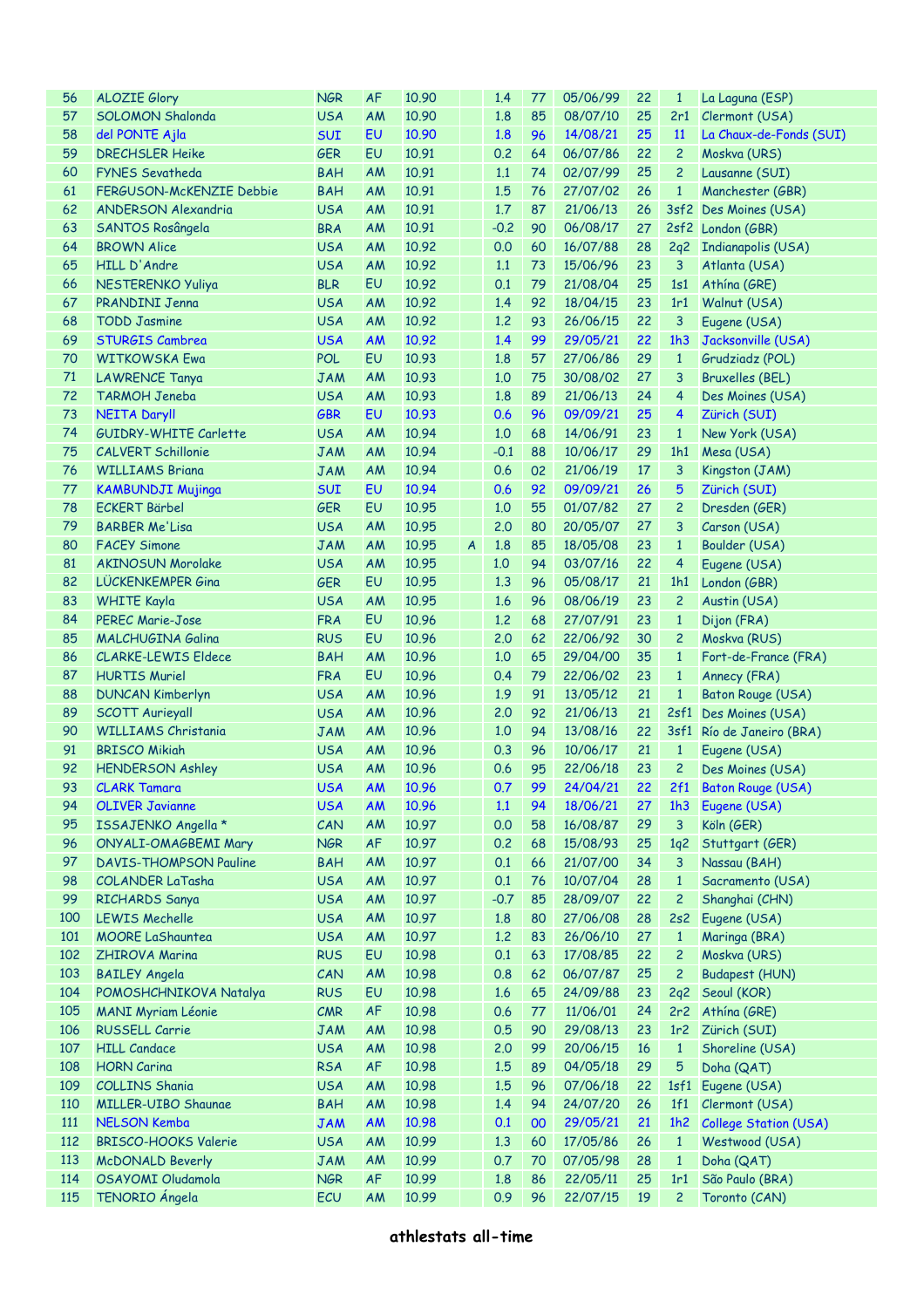| 116 | <b>CUNLIFFE Hannah</b>     | <b>USA</b> | AM        | 10.99 |                  | 1.7                                                                                | 96 | 16/04/16 | 20 |                 | 2r1 Norwalk (USA)           |
|-----|----------------------------|------------|-----------|-------|------------------|------------------------------------------------------------------------------------|----|----------|----|-----------------|-----------------------------|
| 117 | <b>BRYANT Dezerea</b>      | <b>USA</b> | AM        | 10.99 |                  | 1.8                                                                                | 93 | 21/06/18 | 25 |                 | 1h2 Des Moines (USA)        |
| 118 | <b>WEI Yongli</b>          | CHN        | <b>AS</b> | 10.99 |                  | 1.2                                                                                | 91 | 01/07/18 | 27 |                 | 1h1 La Chaux-de-Fonds (SUI) |
| 119 | HENRY-ROBINSON Samantha    | <b>JAM</b> | AM        | 11.00 |                  | 1.5                                                                                | 88 | 26/04/14 | 26 | 1h4             | Clermont (USA)              |
| 120 | <b>McGRONE</b> Candyce     | <b>USA</b> | AM        | 11.00 |                  | 1.8                                                                                | 89 | 25/06/15 | 26 | 1h4             | Eugene (USA)                |
| 121 | PINTO Tatjana              | <b>GER</b> | EU        | 11.00 |                  | 1.2                                                                                | 92 | 29/07/16 | 24 | 1r1             | Mannheim (GER)              |
| 122 | STEVENS Deajah             | <b>USA</b> | AM        | 11.00 |                  | 0.7                                                                                | 95 | 15/04/17 | 22 | 1r1             | Torrance (USA)              |
| 123 | <b>THOMAS Gabrielle</b>    | <b>USA</b> | <b>AM</b> | 11.00 |                  | 0.8                                                                                | 96 | 18/06/21 | 25 | 1h1             | Eugene (USA)                |
| 124 | NWOKOCHA Nzubechi Grace    | <b>NGR</b> | <b>AF</b> | 11.00 |                  | 1.3                                                                                | 01 | 30/07/21 | 20 | 3h5             | Tokyo (JPN)                 |
| 125 | <b>RICHTER Annegret</b>    | <b>GER</b> | EU        | 11.01 |                  | 0.6                                                                                | 50 | 25/07/76 | 26 | 1s1             | Montréal (CAN)              |
| 126 | <b>MARSHALL Pam</b>        | <b>USA</b> | AM        | 11.01 |                  | 0.8                                                                                | 60 | 15/09/87 | 27 | $\overline{c}$  | Lausanne (SUI)              |
| 127 | <b>COLLIER Ashley</b>      | <b>USA</b> | AM        | 11.01 |                  | 1.9                                                                                | 92 | 13/05/12 | 20 | $\mathbf{1}$    | Manhattan (USA)             |
| 128 | SILVA Ana Cláudia          | <b>BRA</b> | AM        | 11.01 |                  | 1.4                                                                                | 88 | 18/04/15 | 27 | 2r1             | Walnut (USA)                |
| 129 | <b>WASHINGTON Ariana</b>   | <b>USA</b> | AM        | 11.01 |                  | 2.0                                                                                | 96 | 02/07/16 | 20 | 2h1             | Eugene (USA)                |
| 130 |                            | <b>USA</b> | AM        | 11.01 |                  | 1.6                                                                                | 95 | 22/06/17 | 22 | 2h2             |                             |
|     | <b>BROWN Aaliyah</b>       |            |           |       |                  | 1.5                                                                                |    | 07/07/18 |    |                 | Sacramento (USA)            |
| 131 | ZAHI Carolle               | <b>FRA</b> | EU        | 11.01 |                  |                                                                                    | 94 |          | 24 | $\mathbf{1}$    | Albi (FRA)                  |
| 132 | <b>BURGHARDT Alexandra</b> | <b>GER</b> | EU        | 11.01 |                  | 1.8                                                                                | 94 | 10/07/21 | 27 | 1f1             | <b>Bulle (SUI)</b>          |
| 133 | <b>MÜLLER Romy</b>         | <b>GER</b> | EU        | 11.02 |                  | 2.0                                                                                | 58 | 24/05/80 | 22 | 3               | Dresden (GER)               |
| 134 | KONDRATYEVA Lyudmila       | <b>RUS</b> | EU        | 11.02 |                  | $-0.2$                                                                             | 58 | 16/08/84 | 26 | $\overline{c}$  | Praha (CZE)                 |
| 135 | <b>JENKINS LaTasha</b>     | <b>USA</b> | AM        | 11.02 |                  | $-0.1$                                                                             | 77 | 05/05/01 | 24 | 1r <sub>4</sub> | Athens, GA (USA)            |
| 136 | <b>BARBER Mikele</b>       | <b>USA</b> | AM        | 11.02 |                  | 0.8                                                                                | 80 | 24/07/07 | 27 | $\mathbf{1}$    | Río de Janeiro (BRA)        |
| 137 | <b>WILLIAMS Angela</b>     | <b>USA</b> | AM        | 11.02 |                  | 1,0                                                                                | 80 | 28/06/08 | 28 | 6               | Eugene (USA)                |
| 138 | <b>SAILER Verena</b>       | <b>GER</b> | <b>EU</b> | 11.02 |                  | 1.1                                                                                | 85 | 02/08/13 | 28 | 1r1             | Weinheim (GER)              |
| 139 | <b>ATKINS Joanna</b>       | <b>USA</b> | AM        | 11.02 |                  | 2.0                                                                                | 89 | 27/06/14 | 25 |                 | 3sf1 Sacramento (USA)       |
| 140 | <b>PARKER Kiara</b>        | <b>USA</b> | AM        | 11.02 |                  | 1.6                                                                                | 96 | 08/06/19 | 23 | 5               | Austin (USA)                |
| 141 | <b>GAITHER TyNia</b>       | <b>BAH</b> | AM        | 11.02 |                  | 1.3                                                                                | 93 | 24/04/21 | 28 | $\overline{c}$  | Miami (USA)                 |
| 142 | <b>MASON Symone</b>        | <b>USA</b> | AM        | 11.02 |                  | 0.7                                                                                | 99 | 24/04/21 | 22 | 3f1             | <b>Baton Rouge (USA)</b>    |
| 143 | <b>HAMANN Monika</b>       | <b>GER</b> | EU        | 11.03 |                  | 2.0                                                                                | 54 | 01/07/77 | 23 | $\overline{c}$  | Dresden (GER)               |
| 144 | <b>HYCHE Holli</b>         | <b>USA</b> | AM        | 11.03 |                  | 2,0                                                                                | 71 | 03/06/94 | 23 | 1s1             | Boise (USA)                 |
| 145 | <b>DOWDIE Peta-Gaye</b>    | <b>JAM</b> | AM        | 11.03 | $\boldsymbol{A}$ | $-0.6$                                                                             | 77 | 10/04/99 | 22 | 1r1             | El Paso (USA)               |
| 146 | <b>MENSAH Philomina</b>    | CAN        | AM        | 11.03 | $\boldsymbol{A}$ | 1,0                                                                                | 75 | 10/08/99 | 24 | $\mathbf{1}$    | Monachil (ESP)              |
| 147 | <b>NKU Mercy</b>           | <b>NGR</b> | AF        | 11.03 | $\boldsymbol{A}$ | 0.2                                                                                | 76 | 15/09/99 | 23 | $\mathbf{1}$    | Johannesburg (RSA)          |
| 148 | <b>KARASTAMATI María</b>   | GRE        | EU        | 11.03 |                  | 1.5                                                                                | 84 | 16/07/05 | 21 | $\mathbf{1}$    | Erfurt (GER)                |
| 149 | <b>ASUMNU Gloria</b>       | <b>USA</b> | AM        | 11.03 |                  | 1.1                                                                                | 85 | 24/05/08 | 23 | $\mathbf{1}$    | Clermont (USA)              |
| 150 | ZANG MILAMA Ruddy          | GAB        | AF        | 11.03 |                  | 1.1                                                                                | 87 | 19/05/12 | 25 | $\mathbf{1}$    | Port-of-Spain (TTO)         |
| 151 | <b>BURCHELL Remona</b>     | <b>JAM</b> | AM        | 11.03 |                  | 1.7                                                                                | 91 | 30/05/14 | 23 | 1r2             | Jacksonville (USA)          |
| 152 | SOUMARÉ Myriam             | <b>FRA</b> | EU        | 11.03 |                  | 0.8                                                                                | 86 | 18/07/14 | 28 | 7.              | Monaco (MON)                |
|     | 153 ROSA Vitoria Cristina  | <b>BRA</b> | AM        | 11.03 |                  | $\begin{array}{ c c c c c } \hline \textbf{A} & \textbf{0.3} \\\hline \end{array}$ | 96 | 06/07/18 | 22 |                 | 1 Guadalajara (ESP)         |
| 154 | <b>HELTEN Ingeborg</b>     | <b>GER</b> | EU        | 11.04 |                  | 0.6                                                                                | 50 | 13/06/76 | 26 | 1h1             | Fürth (GER)                 |
| 155 | <b>AUERSWALD Ingrid</b>    | GER        | EU        | 11.04 |                  | 1.7                                                                                | 57 | 22/08/84 | 27 | 4               | Zürich (SUI)                |
| 156 | <b>BILY Laurence</b>       | <b>FRA</b> | EU        | 11.04 |                  | 0.6                                                                                | 63 | 13/08/89 | 26 | $\mathbf{1}$    | Tours (FRA)                 |
| 157 | ENGQUIST Ludmila           | <b>RUS</b> | EU        | 11.04 |                  | 1.3                                                                                | 64 | 31/05/92 | 28 | $\mathbf{1}$    | Chania (GRE)                |
| 158 | <b>PASCHKE Melanie</b>     | <b>GER</b> | EU        | 11.04 |                  | 0.6                                                                                | 70 | 30/06/95 | 25 | $\mathbf{1}$    | Bremen (GER)                |
| 159 | PEREPELOVA Lyubov          | <b>UZB</b> | <b>AS</b> | 11.04 |                  | 2.0                                                                                | 79 | 03/06/00 | 21 | 1 <sub>h</sub>  | Bishkek (KGZ)               |
| 160 | JAYASINGHE Susanthika      | SRI        | <b>AS</b> | 11.04 |                  | $-0.3$                                                                             | 75 | 09/09/00 | 25 | $\mathbf{1}$    | Yokohama (JPN)              |
| 161 | <b>BAILEY Aleen</b>        | <b>JAM</b> | AM        | 11.04 |                  | 1.7                                                                                | 80 | 23/07/04 | 24 | $\mathbf{1}$    | Birmingham (GBR)            |
| 162 | <b>GEVAERT Kim</b>         | <b>BEL</b> | EU        | 11.04 |                  | 2.0                                                                                | 78 | 09/07/06 | 28 | $\mathbf{1}$    | <b>Bruxelles (BEL)</b>      |
| 163 | NAIMOVA Tezzhan            | <b>BUL</b> | EU        | 11.04 |                  | $-0.3$                                                                             | 87 | 01/07/07 | 20 | $\mathbf{1}$    | Plovdiv (BUL)               |
| 164 | <b>WHYTE Natalliah</b>     | <b>JAM</b> | AM        | 11.04 |                  | 1.5                                                                                | 97 | 12/05/18 | 21 | 4               | Knoxville (USA)             |
| 165 | <b>BAYLARK Jada</b>        | <b>USA</b> | AM        | 11.04 |                  | 1.1                                                                                | 97 | 25/05/18 | 21 |                 | 1qf2 Sacramento (USA)       |
| 166 | TSIMANOUSKAYA Krystsina    | <b>BLR</b> | EU        | 11.04 |                  | 0.7                                                                                | 96 | 11/07/18 | 22 | $\mathbf{1}$    | Minsk (BLR)                 |
| 167 | <b>GRANT Kiara</b>         | <b>JAM</b> | AM        | 11.04 |                  | 1.6                                                                                | 00 | 08/06/19 | 19 | 6               | Austin (USA)                |
| 168 | <b>SMITH Jonielle</b>      |            | AM        | 11.04 |                  | 0.6                                                                                | 96 | 21/06/19 | 23 | 4               | Kingston (JAM)              |
| 169 |                            | <b>JAM</b> | AF        | 11.04 |                  | 1.9                                                                                | 95 | 30/06/19 | 24 | 1f1             | La Chaux-de-Fonds (SUI)     |
|     | <b>MAMATHU Tebogo</b>      | <b>RSA</b> |           |       |                  |                                                                                    |    |          |    |                 |                             |
| 170 | <b>GE Mangi</b>            | CHN        | <b>AS</b> | 11.04 |                  | 0.4                                                                                | 97 | 05/07/19 | 22 | 1f1             | Lausanne (SUI)              |
| 171 | <b>BEHRENDT Kerstin</b>    | <b>GER</b> | EU        | 11.05 |                  | 1.0                                                                                | 67 | 08/09/88 | 21 | 3               | Potsdam (GER)               |
| 172 | <b>BURRELL Michelle</b>    | <b>USA</b> | AM        | 11.05 |                  | 0.0                                                                                | 65 | 24/07/90 | 25 | 3               | Seattle (USA)               |
| 173 | <b>SLYUSAR Irina</b>       | <b>UKR</b> | EU        | 11.05 |                  | 0.2                                                                                | 63 | 15/07/92 | 29 | $\mathbf{1}$    | Kyiv (UKR)                  |
| 174 | PHILIPP Andrea             | <b>GER</b> | EU        | 11.05 |                  | 1.1                                                                                | 71 | 08/06/97 | 26 | $\mathbf{1}$    | Dortmund (GER)              |
| 175 | SAFRONNIKOVA Natalya       | <b>BLR</b> | EU        | 11.05 |                  | 1.7                                                                                | 73 | 28/06/03 | 30 | $\mathbf{1}$    | Minsk (BLR)                 |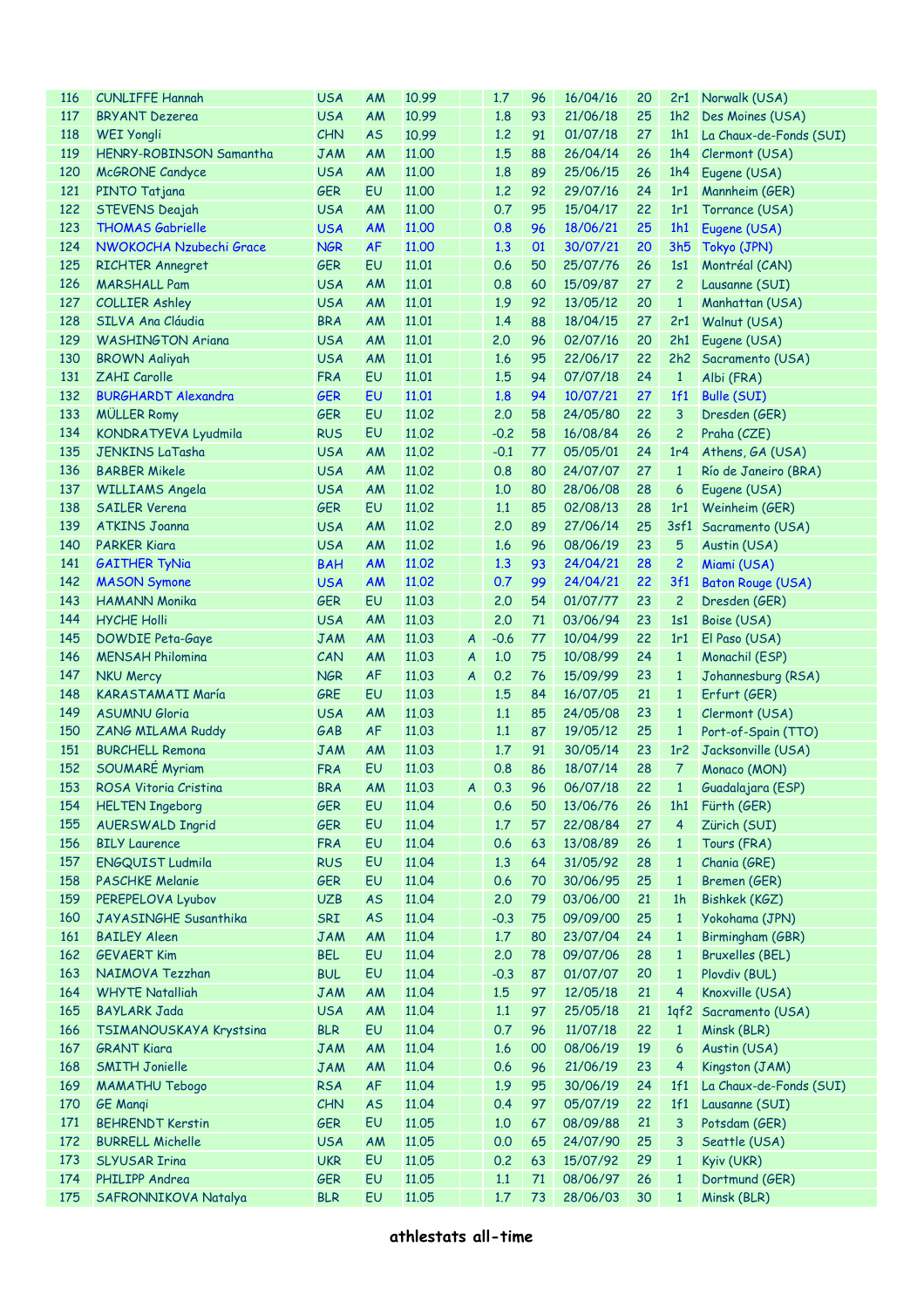| 176 | <b>BROOKS Sheri-Ann</b>    | <b>JAM</b> | AM        | 11.05 |                  | 1.0    | 83 | 23/06/07 | 24 | 3                    | Kingston (JAM)                     |
|-----|----------------------------|------------|-----------|-------|------------------|--------|----|----------|----|----------------------|------------------------------------|
| 177 | <b>DOUGLAS Montell</b>     | <b>GBR</b> | EU        | 11.05 |                  | 2.0    | 86 | 17/07/08 | 22 | 1r1                  | Loughborough (GBR)                 |
| 178 | NEUMIARZHITSKAYA Alena     | <b>BLR</b> | EU        | 11.05 |                  | 1.7    | 80 | 14/08/10 | 30 | $\mathbf{1}$         | Grodno (BLR)                       |
| 179 | <b>CARTER Destiny</b>      | <b>USA</b> | AM        | 11.05 |                  | 2.0    | 92 | 29/04/17 | 25 | 2r1                  | Baton Rouge (USA)                  |
| 180 | de KLERK Evette            | <b>RSA</b> | <b>AF</b> | 11.06 | $\overline{A}$   | 1.0    | 65 | 20/04/90 | 25 | $\mathbf{1}$         | Germiston (RSA)                    |
| 181 | <b>MYERS Sandra</b>        | <b>ESP</b> | EU        | 11.06 |                  | 1.7    | 61 | 23/07/91 | 30 | $\overline{c}$       | Vigo (ESP)                         |
| 182 | YOUNG-STONE Dannette       | <b>USA</b> | AM        | 11.06 |                  | 1.1    | 64 | 15/06/96 | 32 | 6                    | Atlanta (USA)                      |
| 183 | <b>TRANDENKOVA Marina</b>  | <b>RUS</b> | EU        | 11.06 |                  | 0.8    | 67 | 02/07/96 | 29 | $\overline{c}$       | Sankt-Peterburg (RUS)              |
| 184 | <b>TIAN Yumei</b>          | CHN        | <b>AS</b> | 11.06 |                  | $-0.6$ | 65 | 17/10/97 | 32 | 2s1                  | Shanghai (CHN)                     |
| 185 | OJOKOLO Endurance          | <b>NGR</b> | <b>AF</b> | 11.06 |                  | 1.1    | 75 | 17/08/01 | 26 | 1r <sub>2</sub>      | Zürich (SUI)                       |
| 186 | <b>RYEMYEN Mariya</b>      | <b>UKR</b> | <b>EU</b> | 11.06 |                  | 1.1    | 87 | 05/06/13 | 26 | 1r <sub>2</sub>      | <b>Yalta (UKR)</b>                 |
| 187 | <b>LAWSON Lekeisha</b>     | <b>USA</b> | AM        | 11.06 |                  | 1.8    | 87 | 25/06/15 | 28 | 3h4                  | Eugene (USA)                       |
| 188 | <b>HENRY Desiree</b>       | <b>GBR</b> | EU        | 11.06 |                  | 1.5    | 95 | 15/04/16 | 21 | 1r <sub>4</sub>      | Azusa (USA)                        |
| 189 | <b>HAASE Rebekka</b>       | <b>GER</b> | EU        | 11.06 |                  | 1.8    | 93 | 25/05/17 | 24 | 2h1                  | Zeulenroda (GER)                   |
| 190 | <b>LEVY Jura</b>           | <b>JAM</b> | AM        | 11.06 |                  | 0.8    | 90 | 23/06/17 | 27 | 3                    | Kingston (JAM)                     |
| 191 | ST. FORT Khalifa           | <b>TTO</b> | AM        | 11.06 |                  | 0.9    | 98 | 24/06/17 | 19 |                      |                                    |
| 192 | OMBISSA-DZANGUE Orlann     | <b>FRA</b> | EU        | 11.06 |                  | 1.5    | 91 | 07/07/18 | 27 | 3r <sub>2</sub><br>2 | Port-of-Spain (TTO)                |
| 193 |                            | <b>USA</b> | AM        | 11.06 |                  | 0.6    | 97 | 06/06/19 | 22 | 1sf1                 | Albi (FRA)                         |
|     | <b>ANNELUS Anglerne</b>    |            |           |       |                  |        |    |          |    |                      | Austin (USA)                       |
| 194 | <b>MEISSNER Renate</b>     | <b>GER</b> | EU        | 11.07 |                  | $-0.2$ | 50 | 02/09/72 | 22 | $\mathbf{1}$         | München (GER)                      |
| 195 | <b>BOGOSLOVSKAYA Olga</b>  | <b>RUS</b> | EU        | 11.07 |                  | 2.0    | 64 | 22/06/92 | 28 | 3                    | Moskva (RUS)                       |
| 196 | <b>TAPLIN Cheryl</b>       | <b>USA</b> | AM        | 11.07 |                  | 1.8    | 72 | 25/05/94 | 22 | $\mathbf{1}$         | Baton Rouge (USA)                  |
| 197 | OPARA-THOMPSON Christy **  | <b>NGR</b> | <b>AF</b> | 11.07 |                  | 1.4    | 70 | 23/07/97 | 27 | 1h1                  | Gladbeck (GER)                     |
| 198 | <b>PILLAY Geraldine</b>    | <b>RSA</b> | <b>AF</b> | 11.07 |                  | 1.6    | 77 | 16/04/05 | 28 | $\mathbf{1}$         | Durban (RSA)                       |
| 199 | <b>KNIGHT Bianca</b>       | <b>USA</b> | AM        | 11.07 |                  | 0.7    | 89 | 27/06/08 | 19 | 4q2                  | Eugene (USA)                       |
| 200 | FERGUSON Sheniqua          | <b>BAH</b> | AM        | 11.07 |                  | 0.9    | 89 | 21/04/12 | 23 | $\mathbf{1}$         | Auburn (USA)                       |
| 201 | JONES-FERRETTE LaVerne     | <b>ISV</b> | AM        | 11.07 |                  | 1.3    | 81 | 03/08/12 | 31 | 2h7                  | London (GBR)                       |
| 202 | <b>WHITE Mandy</b>         | <b>USA</b> | AM        | 11.07 |                  | 1.2    | 88 | 20/04/13 | 25 | 1r <sub>2</sub>      | Walnut (USA)                       |
| 203 | <b>WILLIAMS ChaRonda</b>   | <b>USA</b> | AM        | 11.07 |                  | 2.0    | 87 | 21/06/13 | 26 |                      | 4sf1 Des Moines (USA)              |
| 204 | <b>HACKETT Semoy</b>       | <b>TTO</b> | AM        | 11.07 |                  | 1.0    | 88 | 25/06/16 | 28 |                      | 2f2 Port-of-Spain (TTO)            |
| 205 | <b>SWOBODA Ewa</b>         | <b>POL</b> | EU        | 11.07 |                  | 0.7    | 97 | 01/09/19 | 22 | 1f1                  | Berlin (GER)                       |
| 206 | <b>TYUS Wyomia</b>         | <b>USA</b> | AM        | 11.08 | $\overline{A}$   | 1.2    | 45 | 15/10/68 | 23 | $\mathbf{1}$         | Cd. México (MEX)                   |
| 207 | <b>MOREHEAD Brenda</b>     | <b>USA</b> | AM        | 11.08 |                  | 2.0    | 57 | 21/06/76 | 19 | $\mathbf{1}$         | Eugene (USA)                       |
| 208 | <b>BOLDEN Jeanette</b>     | <b>USA</b> | AM        | 11.08 |                  | $-0.1$ | 60 | 13/08/86 | 26 | 2r1                  | Zürich (SUI)                       |
| 209 | <b>COOMAN-FIERE Nelli</b>  | <b>NED</b> | EU        | 11.08 |                  | 0.8    | 64 | 27/08/86 | 22 | 3                    | Stuttgart (GER)                    |
| 210 | <b>MOLOKOVA Marina</b>     | <b>RUS</b> | EU        | 11.08 |                  | 0.0    | 62 | 16/05/87 | 25 | $\mathbf{1}$         | Sochi (RUS)                        |
| 211 | <b>JACKSON</b> Grace       | <b>JAM</b> | AM        | 11.08 |                  |        | 61 | 15/07/88 | 27 | 2s1                  | Kingston (JAM)                     |
| 212 | AZARASHVILI Maya           | <b>GEO</b> | <b>AS</b> | 11.08 |                  | 0.0    | 64 | 14/08/88 | 24 | $\mathbf{1}$         | Kyiv (UKR)                         |
|     | 213 UTONDU Beatrice        | <b>NGR</b> | AF        | 11.08 |                  |        |    |          |    |                      | 0.3 69 02/08/91 22 1s1 Lagos (NGR) |
| 214 | <b>MOTHERSILLE Cydonie</b> | CAY        | AM        | 11.08 |                  | 1.0    | 78 | 05/07/06 | 28 | 1r <sub>2</sub>      | Salamanca (ESP)                    |
| 215 | <b>WEATHERSPOON Alexis</b> | <b>USA</b> | AM        | 11.08 |                  | 0.7    | 83 | 27/06/08 | 25 | 5q2                  | Eugene (USA)                       |
| 216 | POVKH Olesya               | <b>UKR</b> | EU        | 11.08 |                  | 1,2    | 87 | 04/06/12 | 25 | $\mathbf{1}$         | Yalta (UKR)                        |
| 217 | <b>TOWNSEND Tiffany</b>    | <b>USA</b> | AM        | 11.08 |                  | 1.7    | 89 | 11/07/15 | 26 | 2h3                  | Madrid (ESP)                       |
| 218 | <b>SMITH Caitland</b>      | <b>USA</b> | AM        | 11.08 |                  | 1.0    | 96 | 06/07/19 | 23 | 2f1                  | Montverde (USA)                    |
| 219 | <b>SANT PRICE Marybeth</b> | <b>USA</b> | <b>AM</b> | 11.08 |                  | 1.6    | 95 | 13/06/21 | 26 | $\mathbf{1}$         | Colorado Springs (USA)             |
| 220 | KRATOCHVILOVA Jarmila      | CZE        | EU        | 11.09 |                  | 1.7    | 51 | 06/06/81 | 30 | $\mathbf{1}$         | Bratislava (SVK)                   |
| 221 | GEORGIEVA Nadezhda         | <b>BUL</b> | EU        | 11.09 |                  | 1.7    | 61 | 04/06/83 | 22 | $\mathbf{1}$         | Sofia (BUL)                        |
| 222 | <b>PEI Fang</b>            | CHN        | <b>AS</b> | 11.09 |                  | 0.0    | 72 | 17/10/97 | 25 | 2s2                  | Shanghai (CHN)                     |
| 223 | <b>ALLEN Liliana</b>       | <b>MEX</b> | AM        | 11.09 | $\boldsymbol{A}$ | 1.2    | 70 | 19/06/99 | 29 | 1r1                  | Cd. México (MEX)                   |
| 224 | <b>KISLOVA Marina</b>      | <b>RUS</b> | EU        | 11.09 |                  | $-0.8$ | 78 | 04/06/01 | 23 | $\mathbf{1}$         | Chania (GRE)                       |
| 225 | <b>MAYERS Natasha</b>      | <b>VIN</b> | AM        | 11.09 |                  | 0.6    | 79 | 21/04/02 | 23 | $\overline{c}$       | Walnut (USA)                       |
| 226 | <b>DURST Stephanie</b>     | <b>USA</b> | AM        | 11.09 |                  | 0.8    | 82 | 21/06/07 | 25 | 1h3                  | Indianapolis (USA)                 |
| 227 | POLYAKOVA Yevgeniya        | <b>RUS</b> | EU        | 11.09 |                  | 1.1    | 83 | 31/07/07 | 24 | $\mathbf{1}$         | Tula (RUS)                         |
| 228 | <b>JOYCE Alexis</b>        | <b>USA</b> | AM        | 11.09 |                  | 1.1    | 83 | 24/05/08 | 25 | $\overline{c}$       | Clermont (USA)                     |
| 229 | <b>WHITE Cierra</b>        | <b>USA</b> | AM        | 11.09 |                  | 1.9    | 93 | 25/04/13 | 20 | 1r1                  | Lubbock (USA)                      |
| 230 | <b>TYSON Keilah</b>        | <b>USA</b> | AM        | 11.09 |                  | 1.8    | 92 | 11/06/15 | 23 | 2h3                  | Eugene (USA)                       |
| 231 | POHREBNYAK Nataliya        | <b>UKR</b> | EU        | 11.09 |                  | 1.1    | 88 | 30/07/15 | 27 | $\mathbf{1}$         | Kirovograd (UKR)                   |
| 232 | SAFRONOVA Olga             | KAZ        | <b>AS</b> | 11.09 |                  | 0.8    | 91 | 24/05/16 | 25 | $\mathbf{1}$         | Almaty (KAZ)                       |
| 233 | JOHNSON Kortnei            | <b>USA</b> | AM        | 11.09 |                  | 0.7    | 97 | 15/04/17 | 20 | 3r1                  | Torrance (USA)                     |
| 234 | <b>LANSIQUOT Imani</b>     | GBR        | EU        | 11.09 |                  | 1.9    | 97 | 30/06/19 | 22 | 3f1                  | La Chaux-de-Fonds (SUI)            |
| 235 | <b>NUGENT Ackera</b>       |            | <b>AM</b> |       |                  |        |    |          |    |                      |                                    |
|     |                            | <b>JAM</b> |           | 11.09 |                  | 1.6    | 02 | 27/05/21 | 19 | 1q1                  | College Station (USA)              |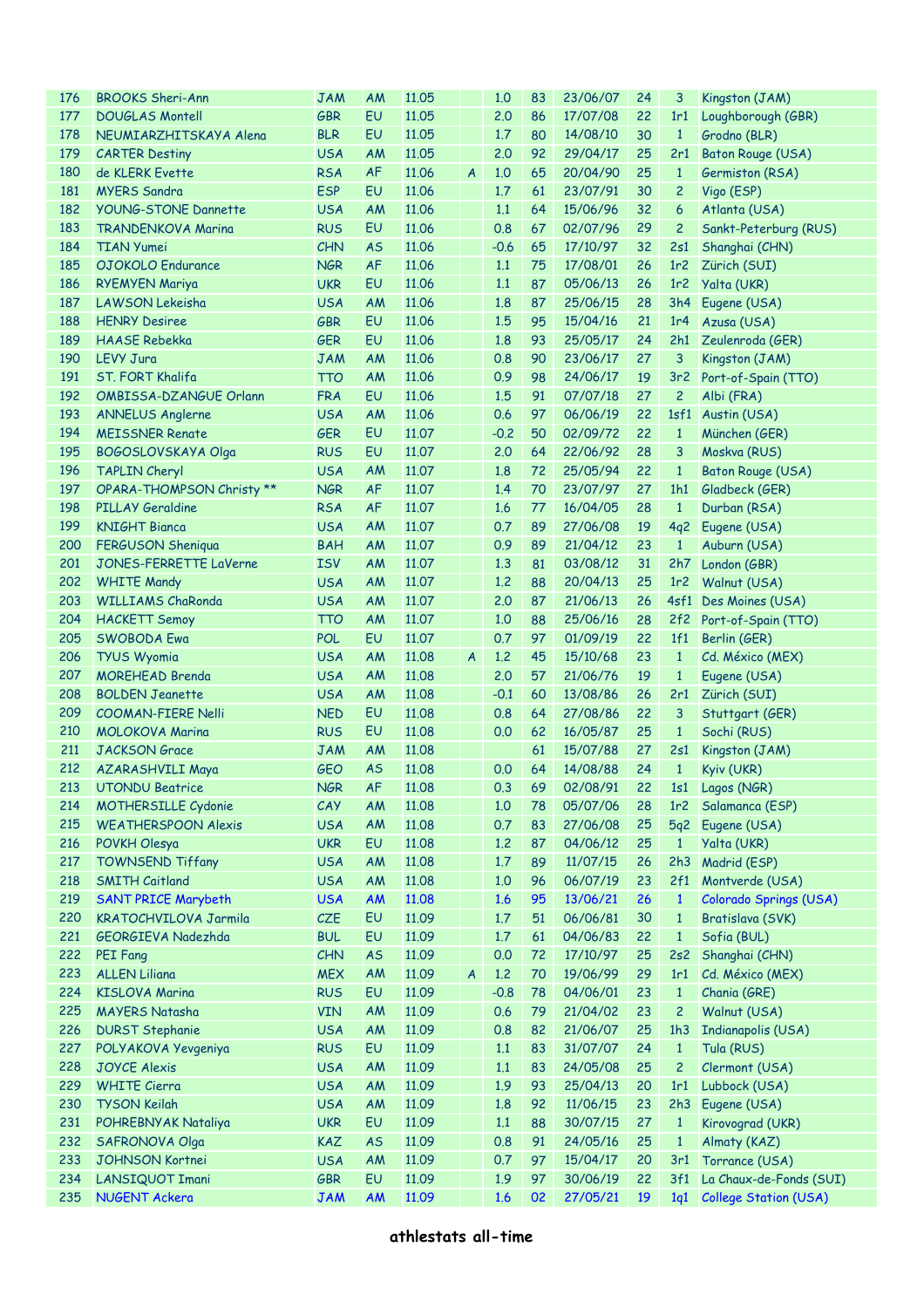| 236 | <b>CLAYTON Tina</b>          | <b>JAM</b> | <b>AM</b> | 11.09 |                  | $-0.6$ | 04 | 19/08/21             | <b>17</b> | 1f1             | Nairobi (KEN)           |
|-----|------------------------------|------------|-----------|-------|------------------|--------|----|----------------------|-----------|-----------------|-------------------------|
| 237 | <b>COOK Kathryn</b>          | <b>GBR</b> | <b>EU</b> | 11.10 |                  | 0.1    | 60 | 05/09/81             | 21        | $\overline{c}$  | Roma (ITA)              |
| 238 | TABAKOVA Yuliya              | <b>RUS</b> | EU        | 11.10 |                  | $-0.5$ | 80 | 29/07/04             | 24        | 1h2             | Tula (RUS)              |
| 239 | <b>POWELL Virginia</b>       | <b>USA</b> | AM        | 11.10 |                  | 1.8    | 83 | 14/05/06             | 23        | $\mathbf{1}$    | Eugene (USA)            |
| 240 | TYSON van BUREN Cleo         | <b>USA</b> | AM        | 11.10 |                  | 1.8    | 86 | 26/05/06             | 20        | 1h2             | Knoxville (USA)         |
| 241 | <b>GLENN Brianna</b>         | <b>USA</b> | AM        | 11.10 |                  | 1.5    | 80 | 21/06/07             | 27        | 1h2             | Indianapolis (USA)      |
| 242 | <b>BROOKINS LaKya</b>        | <b>USA</b> | AM        | 11.10 |                  | 0.1    | 89 | 16/04/11             | 22        | $\mathbf{1}$    | Auburn (USA)            |
| 243 | <b>OKPARAEBO Ezinne</b>      | <b>NOR</b> | EU        | 11.10 |                  | 1.2    | 88 | 04/08/12             | 24        |                 | 4sf2 London (GBR)       |
| 244 | <b>WHITNEY Kaylin</b>        | <b>USA</b> | AM        | 11.10 |                  | 0.9    | 98 | 05/07/14             | 16        | $\mathbf{1}$    | Eugene (USA)            |
| 245 | PHILIP Asha                  | <b>GBR</b> | EU        | 11.10 |                  | 1.8    | 90 | 24/05/15             | 25        | 3               | Hengelo (NED)           |
| 246 | <b>FORBES Sashalee</b>       | <b>JAM</b> | AM        | 11.10 |                  | 0.8    | 96 | 23/06/17             | 21        | 5               | Kingston (JAM)          |
| 247 | <b>SAMUEL Jamile</b>         | <b>NED</b> | <b>EU</b> | 11.10 |                  | 0.3    | 92 | 07/08/18             | 26        |                 | 2sf3 Berlin (GER)       |
| 248 | <b>MOORE Ashanti</b>         | <b>JAM</b> | <b>AM</b> | 11.10 |                  | 1.8    | 00 | 02/05/21             | 21        |                 | 3f1 Clermont (USA)      |
| 249 | <b>BAZOLO Lorène Dorcas</b>  | <b>POR</b> | <b>EU</b> | 11.10 |                  | 1.8    | 83 | 14/08/21             | 38        |                 | La Chaux-de-Fonds (SUI) |
| 250 | SCHÖLZEL Bärbel              | <b>GER</b> | EU        | 11.11 |                  | 1.7    | 59 | 08/06/83             | 24        | 5               | Berlin (GER)            |
|     |                              |            |           |       |                  |        | 62 |                      |           |                 |                         |
| 251 | <b>WASHINGTON Jackie</b>     | <b>USA</b> | AM        | 11.11 | $\boldsymbol{A}$ | 0.6    |    | 03/07/83             | 21        | 3               | Colorado Springs (USA)  |
| 252 | <b>JONES Esther</b>          | <b>USA</b> | AM        | 11.11 |                  | 1.1    | 69 | 07/07/91             | 22        | $\mathbf{1}$    | Rhede (GER)             |
| 253 | <b>IHEAGWAM Tina</b>         | <b>NGR</b> | AF        | 11.11 | $\boldsymbol{A}$ | 1.3    | 68 | 11/04/92             | 24        | $\mathbf{1}$    | El Paso (USA)           |
| 254 | <b>GIRARD Patricia</b>       | <b>FRA</b> | EU        | 11.11 |                  | 1.1    | 68 | 11/07/94             | 26        | 1s1             | Evry-Bondoufle (FRA)    |
| 255 | <b>BACKUS Lakeisha</b>       | <b>USA</b> | AM        | 11.11 |                  | 1.7    | 76 | 02/05/98             | 22        | $\mathbf{1}$    | Austin (USA)            |
| 256 | <b>JONES Shakedia</b>        | <b>USA</b> | AM        | 11.11 |                  | 0.2    | 79 | 02/05/98             | 19        | $\mathbf{1}$    | Westwood (USA)          |
| 257 | <b>UDUAK Joan</b>            | <b>NGR</b> | AF        | 11.11 |                  | 1.1    | 81 | 02/07/99             | 18        | 5               | Lausanne (SUI)          |
| 258 | <b>TURNER Laura</b>          | <b>GBR</b> | <b>EU</b> | 11.11 |                  | 2.0    | 82 | 17/04/10             | 28        | 1r1             | La Chaux-de-Fonds (SUI) |
| 259 | <b>MANG Véronique</b>        | <b>FRA</b> | EU        | 11.11 |                  | $-0.6$ | 84 | 27/05/10             | 26        | $\overline{c}$  | Barcelona (ESP)         |
| 260 | <b>BREEN Melissa</b>         | <b>AUS</b> | <b>OC</b> | 11.11 |                  | 1.9    | 90 | 09/02/14             | 24        | 1h1             | Canberra (AUS)          |
| 261 | <b>MEADOWS Tawanna</b>       | <b>USA</b> | AM        | 11.11 |                  | 1,0    | 86 | 26/04/14             | 28        | 1r1             | San Marcos (USA)        |
| 262 | <b>EKPONE Olivia</b>         | <b>USA</b> | AM        | 11.11 |                  | 1.3    | 93 | 18/05/14             | 21        | $\mathbf{1}$    | Lexington (USA)         |
| 263 | <b>EMMANUEL Crystal</b>      | CAN        | AM        | 11.11 |                  | 0.9    | 91 | 11/08/18             | 27        | 3               | Toronto (CAN)           |
| 264 | <b>SEYMOUR Ka'Tia</b>        | <b>USA</b> | AM        | 11.11 |                  | 0.6    | 97 | 06/06/19             | 22        |                 | 3sf1 Austin (USA)       |
| 265 | <b>FERRELL Barbara</b>       | <b>USA</b> | AM        | 11.12 | $\boldsymbol{A}$ | 0.6    | 47 | 14/10/68             | 21        | 1q1             | Cd. México (MEX)        |
| 266 | <b>BARBASHINA Elvira</b>     | <b>UZB</b> | <b>AS</b> | 11.12 |                  | 0.2    | 63 | 06/07/86             | 23        | 3               | Moskva (RUS)            |
| 267 | GAINSFORD-TAYLOR Melinda     | <b>AUS</b> | <b>OC</b> | 11.12 | $\boldsymbol{A}$ | 1.9    | 71 | 31/07/94             | 23        | $\mathbf{1}$    | Sestriere (ITA)         |
| 268 | <b>KOFFA Ekateríni</b>       | GRE        | <b>EU</b> | 11.12 |                  | 1.4    | 69 | 15/06/96             | 27        | $\mathbf{1}$    | Athína (GRE)            |
| 269 | PENDAREVA Petya              | <b>BUL</b> | EU        | 11.12 |                  | 2.0    | 71 | 19/08/98             | 27        | 6               | <b>Budapest (HUN)</b>   |
| 270 | <b>PUKHA Irina</b>           | <b>UKR</b> | EU        | 11.12 |                  | 1.3    | 73 | 14/06/00             | 27        | 4               | Chania (GRE)            |
| 271 | <b>IGNATOVA Natalya</b>      | <b>RUS</b> | EU        | 11.12 |                  | 0.9    | 73 | 23/07/00             | 27        | $\mathbf{1}$    | Tula (RUS)              |
| 272 | <b>ASHBY Fana</b>            | <b>TTO</b> | AM        | 11.12 |                  |        | 81 | 19/06/04             | 23        | 1 <sub>h</sub>  | Port-of-Spain (TTO)     |
|     | 273 AL-GASSRA Rakia          | <b>BRN</b> | <b>AS</b> | 11.12 |                  | 1.5    |    | 82 02/07/08 26       |           |                 | 1 Milano (ITA)          |
| 274 | <b>LUCAS Porscha</b>         | <b>USA</b> | AM        | 11.12 |                  | 1.0    | 88 | 04/04/09             | 21        | 2r2             | Austin (USA)            |
| 275 | <b>BAYNE Chauntae</b>        | <b>USA</b> | AM        | 11.12 |                  | 2.0    | 84 | 06/04/13             | 29        | 1r1             | San Marcos (USA)        |
| 276 | LANDÁZURI Marisol Narcisa    | ECU        | AM        | 11.12 | $\boldsymbol{A}$ | $-0.7$ | 91 | 06/06/18             | 27        | $\mathbf{1}$    | Cochabamba (BOL)        |
| 277 | NJOBVU Roda                  | <b>ZAM</b> | <b>AF</b> | 11.12 |                  | $-0.5$ | 94 | 20/03/21             | 27        | $\mathbf{1}$    | Lusaka (ZAM)            |
| 278 | <b>WILSON Tiana</b>          | <b>USA</b> | <b>AM</b> | 11.12 |                  | 1.8    | 00 | 27/03/21             | 21        | $\mathbf{1}$    | Austin (USA)            |
| 279 | <b>KIRKLAND Jayla</b>        | <b>USA</b> | <b>AM</b> | 11.12 |                  | 1.9    | 99 | 30/04/21             | 22        | $\overline{c}$  | Jacksonville (USA)      |
| 280 | <b>MAYER Lisa</b>            | <b>GER</b> | EU        | 11.12 |                  | 1.7    | 96 | 15/05/21             | 25        | 1f1             | Mannheim (GER)          |
| 281 | McCOY Maia                   | <b>USA</b> | <b>AM</b> | 11.12 |                  | 0.0    | 96 | 29/05/21             | 25        | 2h2             | Jacksonville (USA)      |
| 282 | <b>KORA Salomé</b>           | <b>SUI</b> | EU        | 11.12 |                  | 1,2    | 94 | 12/06/21             | 27        | 2f1             | Genève (SUI)            |
| 283 | <b>BASS Gina</b>             | GAM        | <b>AF</b> | 11.12 |                  | 1.3    | 95 | 30/07/21             | 26        | 4h5             | Tokyo (JPN)             |
| 284 | SZEWINSKA Irena              | <b>POL</b> | <b>EU</b> | 11.13 |                  | $-1.2$ | 46 | 03/09/74             | 28        | $1\,$           | Roma (ITA)              |
| 285 | <b>CHEESEBOROUGH Chandra</b> | <b>USA</b> | AM        | 11.13 |                  | 2.0    | 59 | 21/06/76             | 17        | $\overline{c}$  | Eugene (USA)            |
| 286 | <b>WALTHER Gesine</b>        | <b>GER</b> | EU        | 11.13 |                  | 1.8    | 62 |                      |           | 1h2             | Cottbus (GER)           |
| 287 | MARJAMAA Helina              | <b>FIN</b> | EU        | 11.13 |                  | 0.9    | 56 | 21/08/82<br>19/07/83 | 20<br>27  | $\mathbf{1}$    | Lahti (FIN)             |
| 288 |                              |            |           |       |                  |        |    |                      |           |                 |                         |
|     | <b>BAUMANN Julie</b>         | CAN        | AM        | 11.13 |                  | 1,2    | 64 | 28/05/88             | 24        | $\mathbf{1}$    | San José (USA)          |
| 289 | <b>BREUER Grit</b>           | <b>GER</b> | EU        | 11.13 |                  | $-1.0$ | 72 | 06/06/90             | 18        | $\mathbf{1}$    | Jena (GER)              |
| 290 | LI Yali                      | CHN        | <b>AS</b> | 11.13 |                  | $-0.6$ | 75 | 17/10/97             | 22        | 3s1             | Shanghai (CHN)          |
| 291 | GRIGORYEVA Yekaterina        | <b>RUS</b> | <b>EU</b> | 11.13 |                  | $-0.4$ | 74 | 08/06/98             | 24        | $\mathbf{1}$    | Moskva (RUS)            |
| 292 | <b>GONCHARENKO Svetlana</b>  | <b>RUS</b> | EU        | 11.13 |                  | 1.8    | 71 | 05/07/98             | 27        | 1r <sub>2</sub> | Linz (AUT)              |
| 293 | <b>BURRELL Erica</b>         | <b>USA</b> | AM        | 11.13 |                  | 1.9    | 78 | 09/05/99             | 21        | $\mathbf{1}$    | New Orleans (USA)       |
| 294 | SHISHIGINA Olga              | KAZ        | <b>AS</b> | 11.13 |                  | 1.6    | 68 | 27/05/00             | 32        | $\mathbf{1}$    | Almaty (KAZ)            |
| 295 | <b>OWENS Ashley</b>          | <b>USA</b> | AM        | 11.13 |                  | 1.5    | 85 | 14/07/04             | 19        | $\mathbf{1}$    | Grosseto (ITA)          |